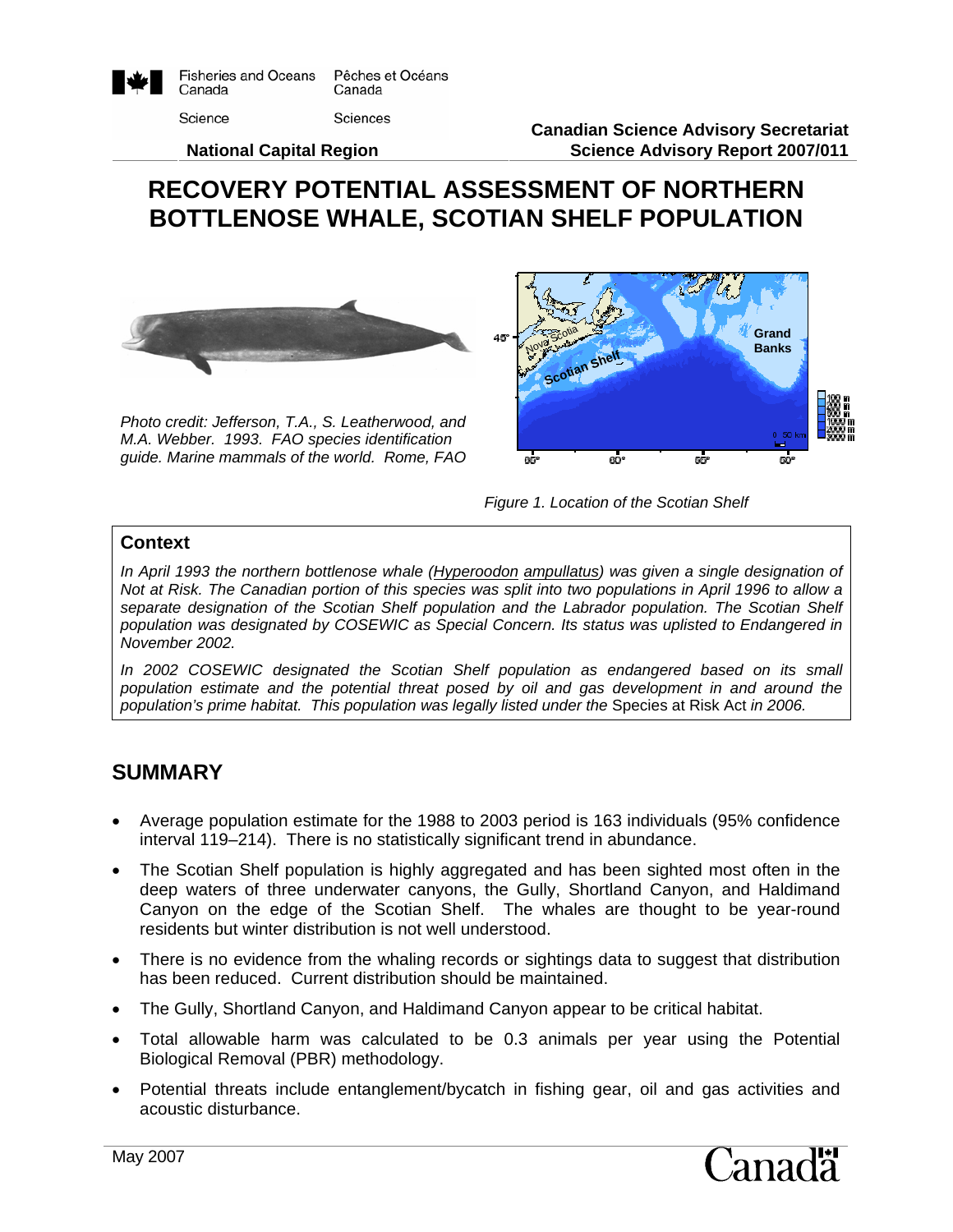# **BACKGROUND**

## **Rationale for Assessment**

The *Species at Risk Act* (SARA) provides legal protection to species listed in Schedule 1 including the northern bottlenose whale (Scotian Shelf population). Under SARA it is prohibited to kill, harm, harass, capture or take an individual of this population and also to destroy any part of its critical habitat. Section 73 of SARA authorizes competent Ministers to permit otherwise prohibited activities affecting a listed wildlife species, any part of its critical habitat, or the residences of its individuals if certain preconditions are met.

Under section 73(2) of SARA, authorizations may only be issued if:

- *(a)* the activity is scientific research relating to the conservation of the species and conducted by qualified persons;
- *(b)* the activity benefits the species or is required to enhance its chance of survival in the wild; or
- *(c)* affecting the species is incidental to the carrying out of the activity.

Section 73(3) establishes that authorizations may be issued only if the competent minister is of the opinion that:

- *(a)* all reasonable alternatives to the activity that would reduce the impact on the species have been considered and the best solution has been adopted;
- *(b)* all feasible measures will be taken to minimize the impact of the activity on the species or its critical habitat or the residences of its individuals; and
- *(c)* the activity will not jeopardize the survival or recovery of the species.

Decisions made on permitting of harm and in support of recovery planning need to be informed by the impact of human activities on the species, alternatives and mitigation measures to these activities, and the potential for recovery. An evaluation framework, consisting of three phases (species status, scope for human–induced harm, and mitigation) has been established by DFO to allow determination of whether or not SARA incidental harm permits can be issued. A recovery strategy, and subsequently an action plan, is required for all wildlife species listed in Schedule 1 as threatened, endangered, or extirpated. The analysis provided herein will inform issuance of incidental harm permits and recovery planning. In the context of this status report, "harm" refers to all prohibitions as defined in SARA.

# **Historical Whaling**

Northern bottlenose whales were exploited by three groups in Canadian waters. In the 1800s the British hunted the Labrador population. This hunt ended in 1892. The Norwegians entered the northern bottlenose whale hunt in the late 1800s, targeting whales in the north-eastern Atlantic. Between 1969 and 1971 the Norwegians took 818 whales off Labrador. They have not hunted this species since 1973. A Canadian hunt based out of Blandford, Nova Scotia took place between 1962 and 1967. During this period 87 whales were taken from the Scotian Shelf population. All georeferenced records from this hunt were from the Gully.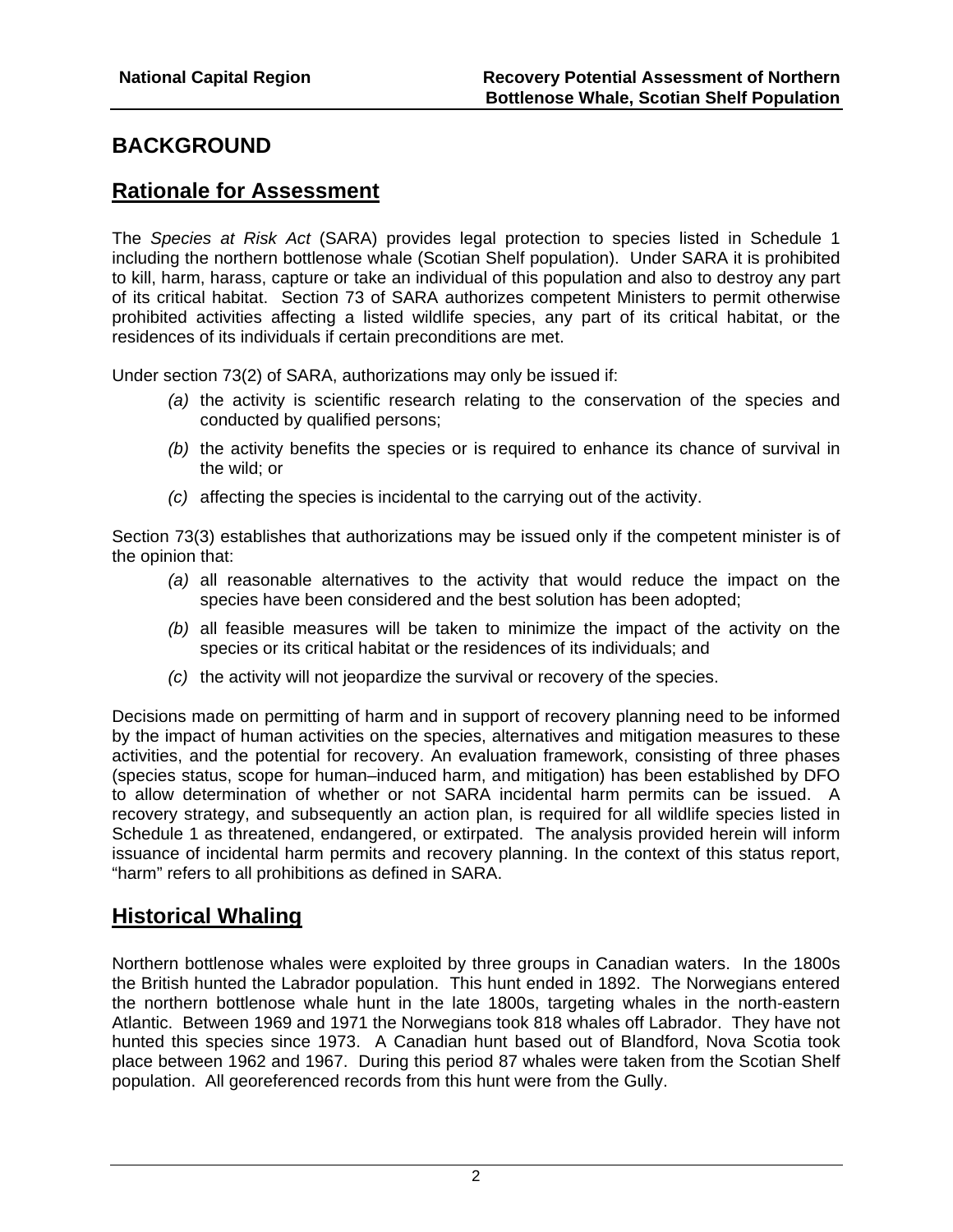# **Species Biology and Ecology**

The northern bottlenose whale is a beaked whale that ranges in size from about 7 to 9 metres at maturity. Males have a larger head, relative to body size, and a squared forehead, while females and immature males have a much more rounded forehead. The reproductive cycle of the Scotian Shelf population has not been examined in detail, but fewer calves are observed in the population than expected if mature females calved every other year, as in other areas. The whales can live up to about 40 years old.

Northern bottlenose whales are found only in the northern North Atlantic, occurring in cool and subarctic waters. They are distributed from Nova Scotia to the Davis Strait, across the North Atlantic along the east coast of Greenland, and from England to the west coast of Spitzbergen. They are distributed in the western Atlantic along the eastern Scotian Shelf and the shelf edge of the northern Grand Banks, and up to Davis Strait. The whales on the Scotian Shelf, which are considered a distinct population, are highly aggregated. They are a deep-water species. On the Scotian Shelf, northern bottlenose whales have been sighted most often in the deep waters of three underwater canyons (the Gully, Shortland Canyon, and Haldimand Canyon) along the shelf edge. They are thought to be year-round residents but winter distribution is not understood.

Compared to other deep-diving squid eaters, the northern bottlenose whales appear to have a much more specialised diet. On Scotian Shelf, diet studies suggest that the primary prey is *Gonatus steenstrupi.* In addition to *Gonatus* squid, fish, and other invertebrates are eaten though in much smaller quantities.

There is evidence that both mating and calving occur at the Gully. It is not known whether the Gully has characteristics beyond foraging that make it particularly well-suited to mating and calving.

# **ASSESSMENT / ANALYSIS**

### **Current Abundance and Trends**

Abundance has been estimated from photo-identification data using mark-recapture models. The average population estimate for the 1988 to 2003 period is 163 individuals (95% confidence interval 119–214). There is no statistically significant trend in abundance in the models.

# **Current Distribution and Trends**

The species ranges across the North Atlantic Ocean. The full extent of the range of the Scotian Shelf population is unknown. This population's distribution is aggregated; the vast majority of sightings have been in or near the Gully, Shortland Canyon, and Haldimand Canyon with a few whales seen infrequently in other areas of the Scotian Shelf. Northern bottlenose whales are found, on occasion, along the edge of the southern Grand Banks off Newfoundland. It is not known to which population these whales belong.

There is no evidence from the whaling records or sightings data to suggest that distribution has been reduced.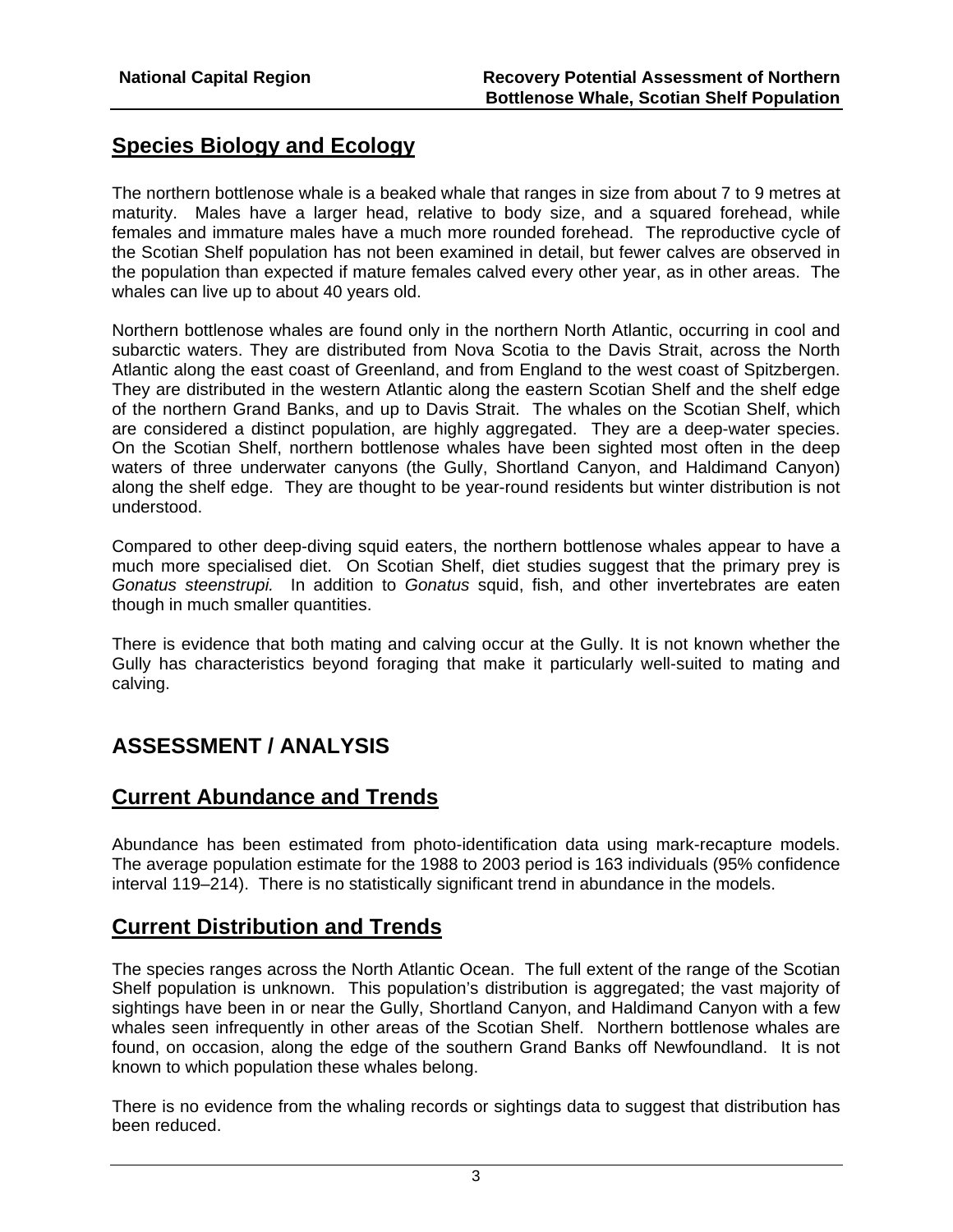# **Critical Habitat**

Critical habitat for this population is characterised by waters of more than 500 metres in bottom depth in the canyons along the edge of the Scotian Shelf that provide access to sufficient accumulations of prey (*Gonatus* squid) to allow northern bottlenose whales not only to meet their individual caloric requirements but to socialise, mate, and rear their young.

Three canyons along the edge of Scotian Shelf appear to be critical habitat for northern bottlenose whales. Almost all the survey sightings have been in the Gully, Shortland Canyon, and Haldimand Canyon. There are three smaller canyons, Verrill, Dawson, Logan canyons (Figure 2), further west on the Scotian Shelf but whales have been rarely observed in these areas. Nevertheless, they may be important habitat should the population increase.



*Figure 2. The Scotian Shelf with locations of major canyons.* 

Carrying capacity of northern bottlenose whales on the Scotian Shelf is unknown. The density of whales is higher in the Gully than in the other two canyons. This could indicate that there is room for expansion in Shortland and Haldimand canyons. However a large canyon such as the Gully can have proportionately higher productivity due to its oceanographic and bathymetric characteristics suggesting that it would be able to support higher densities of whales than smaller canyons. The lack of population growth and apparent low birth rates could mean that northern bottlenose whales are close to or at carrying capacity, although low birth rates may be unrelated to carrying capacity.

Northern bottlenose whales do not have any known dwelling-place similar to a den or nest during any part of their life cycle; hence the concept of "residence" as defined in the Species at Risk Act does not apply.

# **Recovery Targets**

Whaling in the 1960s took 87 whales from this population, at least 25 of which were from the Gully. It is possible that the present abundance is at pre-whaling population size but this cannot be determined. In light of the paucity of information on a secure population size, a reasonable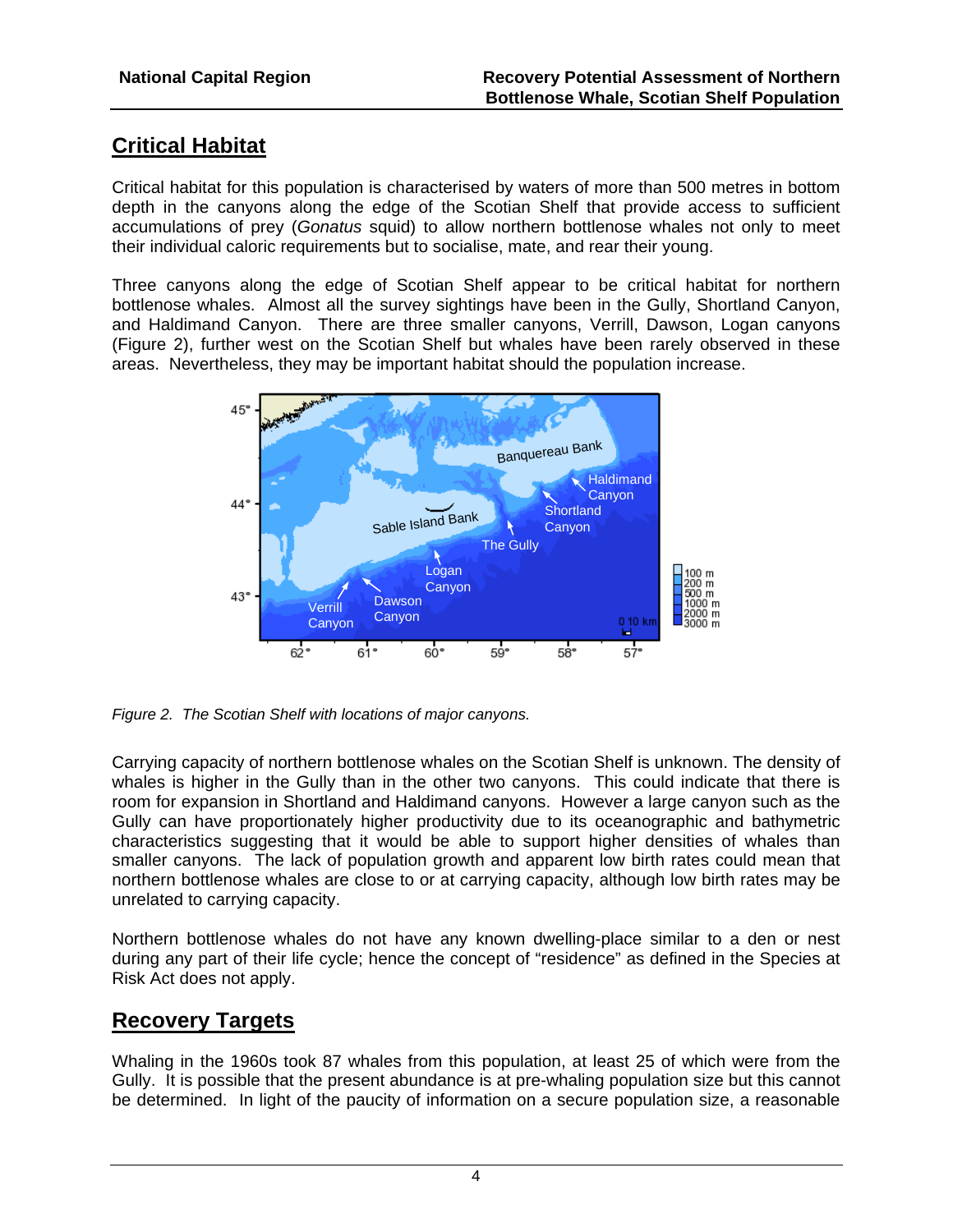population target is a stable or increasing population. Population increase, if it occurs, will likely be slow based on apparently low birth rates.

The distribution does not appear to have changed over the last two decades. Current distribution should be maintained as a minimum.

# **Allowable Harm**

The Potential Biological Removal (PBR) was calculated to serve as an estimate of potential allowable levels of human-induced mortality. For the calculation of PBR for northern bottlenose whales, the following parameter values were used:

| $N_{MIN} = 144$ ; | the lower 20% percentile of the 95% confidence limit for the population estimate |
|-------------------|----------------------------------------------------------------------------------|
|                   | (Whitehead and Wimmer 2005)                                                      |
|                   | $R_{MAX} = 0.04$ ; the default value recommended for cetaceans, and              |
| $F_R = 0.1$ ;     | the recommended recovery factor for endangered whales.                           |

PBR for the Scotian Shelf population of northern bottlenose whales was calculated to be 0.3 animals per year.

### **Threats to Recovery**

During the past 25 years, five entanglements/catches have been documented by fishery observers on the Scotian Shelf. No assessment can be made of mortality associated with these five events. The squid fishery and the silver hake fishery along the edge of the eastern Scotian Shelf (silver hake box), from which four of the entanglements were reported, are no longer prosecuted. The third gear type known to have interacted with two northern bottlenose whales is longline, which is still used near aggregations of these whales.

Although there is a restriction on all fishing activity in the deep water areas of the Gully Marine Protected Area (MPA) (Figure 4), bottom and pelagic longline are used along the shelf edge outside of the Gully. There are several other fisheries nearby including snow crab, surf clam, quahog, and exploratory mackerel. None of the gear types used for these fisheries has been implicated in northern bottlenose entanglements. Also, they are currently executed in waters less than 500 metres deep and so are unlikely to overlap in space with the whales.

Acoustic disturbance is considered a threat to individuals of this species as well as their habitat. Potential sources of acoustic disturbance include military exercises (SONAR, detonations), marine scientific research using sound, oil and gas exploration and extraction, vessel traffic, aircraft traffic, and construction. Military SONAR has been implicated in fatal stranding events in other beaked whale species.

Northern bottlenose whales appear to have a fairly specialised diet consisting predominantly of squid of the *Gonatus* genus. Should a large-scale fishery develop for these squid, it may compromise northern bottlenose whales' ability to meet energetic requirements.

Other potential threats include increasing levels of pollutants, activities that would alter the bathymetry of or impede access to the deepwater canyons, and climate change.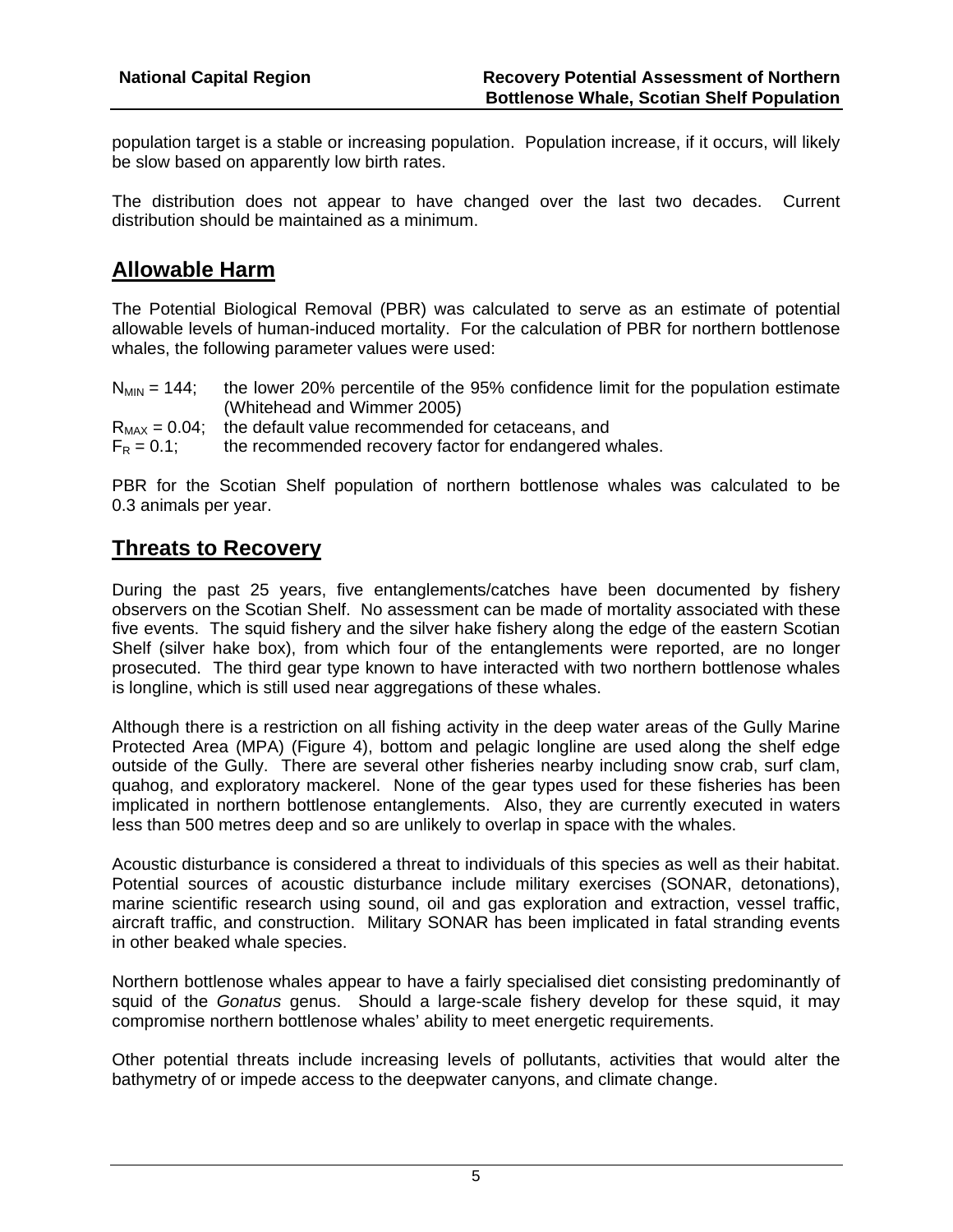# **Sources of Uncertainty**

Current and historical range is not fully known. Survey effort is focussed on the Gully, Shortland Canyon and Haldimand Canyon in the summer months. Although there has been survey effort in other areas which have yielded occasional sightings, more effort would be needed to fully describe northern bottlenose range. Survey effort in winter months has been limited. It is not known whether the whales sighted along the southern edge of the Grand Banks are part of the Scotian Shelf population.

The abundance and distribution of *Gonatus* squid, an important component of critical habitat, are not known.

Entanglements and incidental catch of northern bottlenose whales in fishing gear are not well understood.

### **CONCLUSIONS AND ADVICE**

The average population estimate for the 1988 to 2003 period is 163 individuals (95% confidence interval 119–214). There is no statistically significant trend in abundance but the time series is short. In light of the paucity of information on a secure population size, a reasonable population target is a stable or increasing population.

The full extent of the range of the Scotian Shelf population of the northern bottlenose whale is unknown. The majority of sightings have been in or near the Gully, Shortland Canyon, and Haldimand Canyon. These whales are seen infrequently in other areas of the Scotian Shelf. Northern bottlenose whales also occur, on occasion, along the edge of the southern Grand Banks off Newfoundland; it is not known to which population these whales belong. The distribution does not appear to have changed over the last two decades. Current distribution should be maintained.

Critical habitat for this population is characterised as waters of more than 500 metres in bottom depth in the canyons along the edge of the Scotian Shelf that provide access to sufficient accumulations of prey (*Gonatus* squid) to allow northern bottlenose whales not only to meet their individual caloric requirements but to socialise, mate, and rear their young.

Three underwater canyons on the Scotian Shelf, the Gully, Shortland Canyon, and Haldimand Canyon, appear to be critical habitat.

Northern bottlenose whales do not have residences, as defined in the SARA.

PBR for the Scotian Shelf population of northern bottlenose whales was calculated to be 0.3 animals per year.

Important potential threats include entanglement/bycatch in fishing gear, oil and gas exploitation and extraction and acoustic disturbance.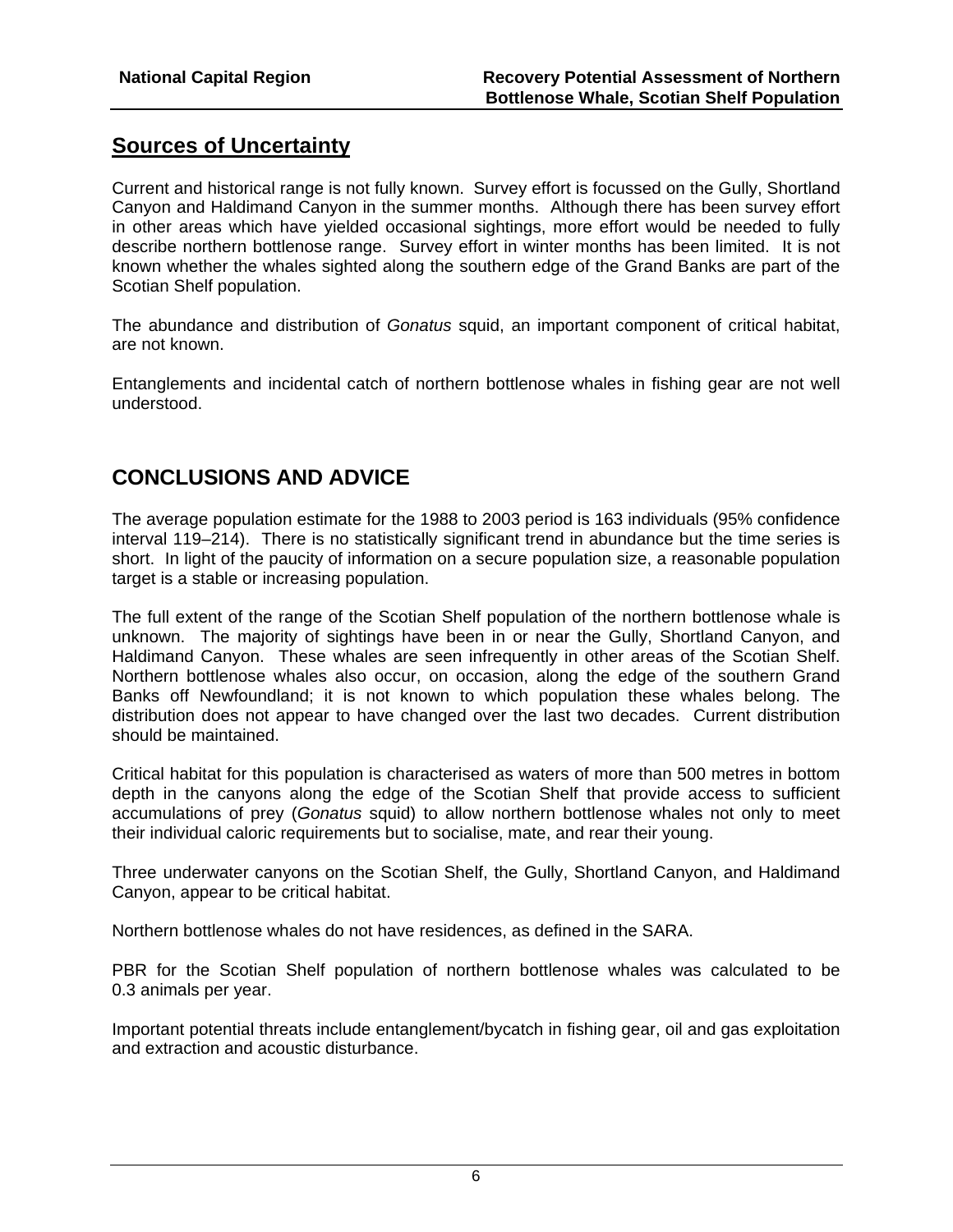# **OTHER CONSIDERATIONS**

In 2004 the Gully was declared a Marine Protected Area (MPA) affording it, and the organisms that inhabit it, some measure of protection (Figure 3). The MPA provides the highest level of ecosystem protection, including a restriction on all fishing activity, in the central portion of the Gully canyon (referred to as Zone 1). This zone contains a significant portion (ca. 50%) of the Scotian Shelf northern bottlenose whale population and primary habitat on the Scotian Shelf. Few activities are permitted in Zone 2 while there is potential for activities to occur in Zone 3, provided they do not contravene the regulations. Limited access to the Zones 2 and 3 has been maintained for groundfish longline and pelagic longline fisheries.



*Figure 3. The Gully Marine Protected Area and northern bottlenose whale sightings in relation to the three Zones of the MPA. Zone 1 is shown in red, Zone 2 in orange and Zone 3 in yellow.* 

# **SOURCES OF INFORMATION**

- COSEWIC 2002. COSEWIC assessment and update status report on the northern bottlenose whale *Hyperoodon ampullatus* (Scotian shelf population) in Canada. Committee on the Status of Endangered Wildlife in Canada. Ottawa. vi + 22 pp.
- Harris, L.E., C.L. Waters, R.K. Smedbol, and D.C.Millar. 2007. Assessment of the recovery potential of the Scotian Shelf population of northern bottlenose whale, *Hyperoodon ampullatus,* DFO Can. Sci. Advis. Sec. Res Doc. In preparation
- Whitehead, H. and T. Wimmer. 2005. Heterogeneity and the mark-recapture assessment of the Scotian Shelf population of northern bottlenose whale (*Hyperoodon ampullatus*). Canadian Journal of Fisheries and Aquatic Science. 62: 2573-2585.